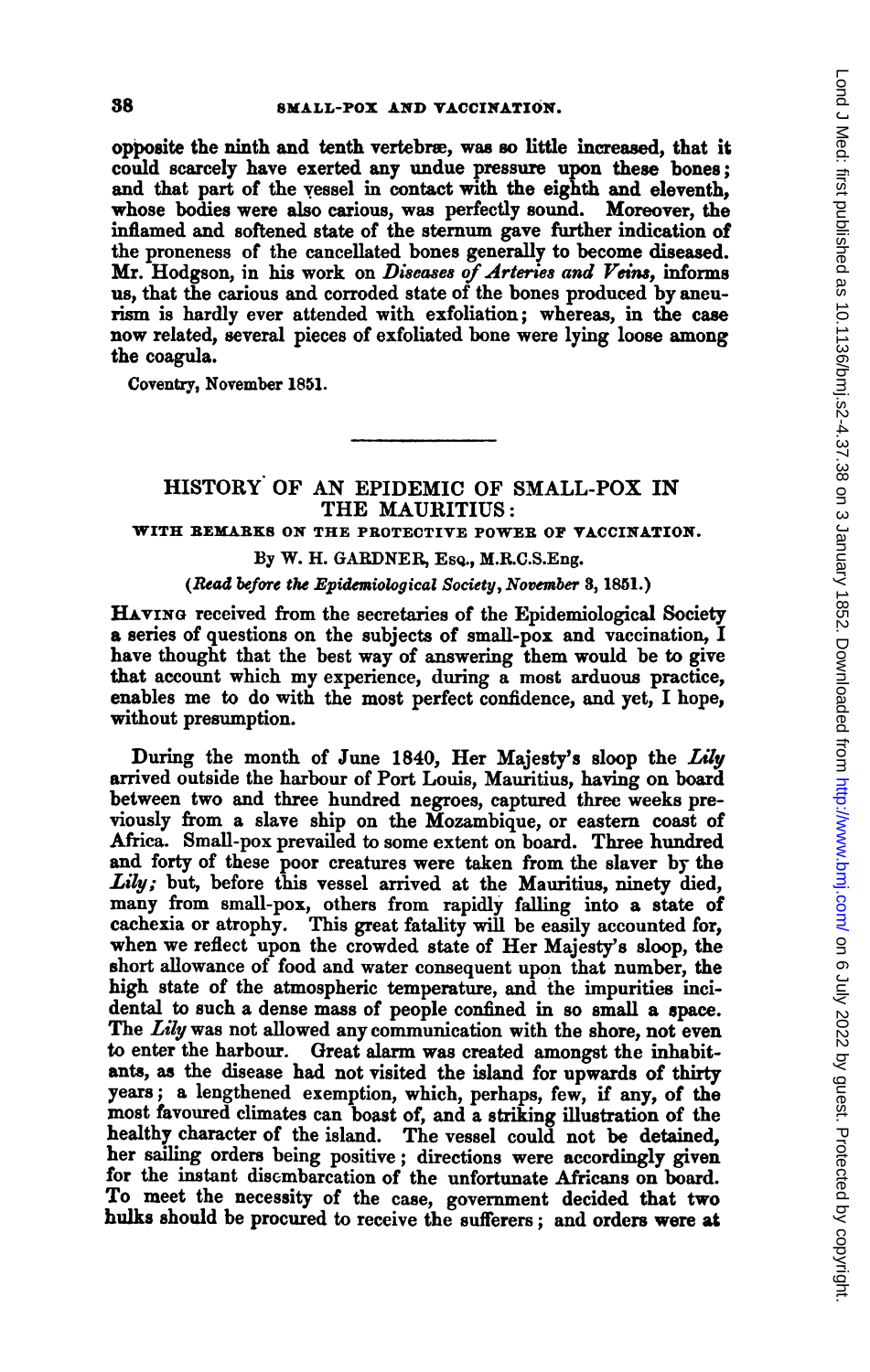the same time given that these should be placed under the most rigorous quarantine regulations. These instructions were given on the 26th June, on which day I was appointed to the sole medical charge of the vessels in question, and received on board 255 Negroes, viz., men, 63; women, 8; boys, 123; girls, 61. Of these, 37 were labouring under small-pox; and I found that at least 80 others had had the disease. <sup>I</sup> ascertained this either from their own recollection, or from marks visible upon their persons.

Of those labouring under the disease, the majority had it in its most virulent form. <sup>I</sup> have seen small-pox in this country, but have never witnessed anything to equal that which I met with in quarantine off Port Louis. A hot climate always renders the disease worse; but these poor creatures had everything against them. The Mozambiques are a much more delicate race than their neighbours the natives of Madagascar, or those of the other coasts of Africa: they live almost entirely on a vegetable diet, and are soon prostrated by sickness.

In the very severe cases, all the worst symptoms of typhus supervened; the eruption assumed a dark livid or black hue, and became highly confluent; the swelling of the face was intense; the pustules contained a brownish ichor, giving out a most offensive odour; sloughing of the mouth and gums, coma, convulsions, etc., etc., were the usual symptoms observable in the very severe cases. In most of these medical aid was, of course, of little avail; good nourishing diet, free ventilation, and cleanliness were the primary desiderata.

Of about forty-one cases, eight died. It must be borne in mind that these patients were bad subjects for the disease. Not only were they naturally delicate, but, from the hardships they endured during the time they were on board the slaver, and the privations on board the sloop, the majority were in a deplorable state of emaciation when they arrived in quarantine. Of those who escaped small-pox, many died from this cachectic condition of body.

Fortunately, all the cases were not of the confluent type; indeed, many were so mild and shortened in their course, as to resemble the modified form with which we meet after vaccination, or a pre-Vaccination was not known in their country, and consequently could not have caused this modification; and <sup>I</sup> am confining myself strictly to facts when <sup>I</sup> add, that, out of <sup>a</sup> dozen modified cases which came under my notice, not more than three or four had had a previous attack, so far as my investigation enabled me to ascertain. The majority of these mild cases occurred The majority of these mild cases occurred in children, and it struck me as remarkable, that the disease should have been so slight with them. Some had not a hundred pustules, and these did not regularly go through their different stages, maturation occurring early, and the whole disappearing sooner than in ordinary cases. What caused this modification I am unable to say.

After these people joined the quarantine hulks, the disease almost ceased to spread. Good ventilation, proper food, strict attention to cleanliness, studying their comforts, and inducing content and cheerfulness amongst them, did much towards this.

The disease was almost entirely confined to the children. On referring to the numbers received on board, it will be seen why this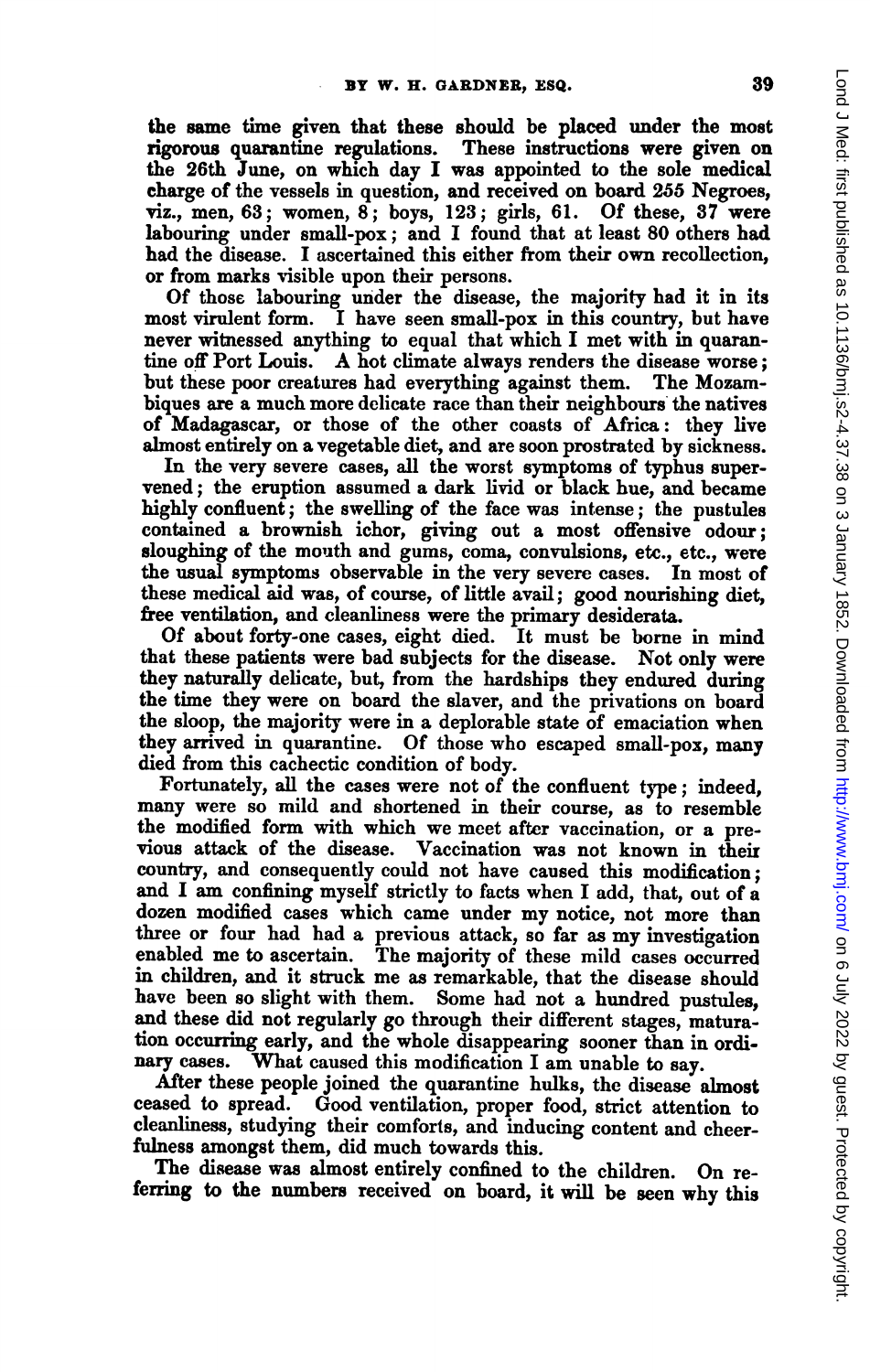should have been the case. <sup>I</sup> have no doubt that most of the men and women had had the disease, as it was constantly prevailing in their country.

A circumstance occurred, showing most strikingly how powerful an agent fear is in predisposing to small-pox. When I took charge of the quarantine vessels, twelve of the police brigade of the island were sent on board to act under my directions, in seeing to the comforts and wants of the negroes. Although increase of pay was offered to those who volunteered to perform the duties of the office, only eight out of a large number could be tempted; the other four were consequently pressed or sent against their inclination. Not one of the twelve had had small-pox; but all had been vaccinated, and showed good marks of this operation having been well performed. Of the twelve, four were Europeans, and eight half-casts. On the morning of the eleventh day after joining the hulks and being exposed to the infection, two of the latter had the premonitory symptoms of small-pox; and on the evening of the same day two others, also half-casts, sickened. On the thirteenth day, the eruption appeared upon the four. They all had the disease in its most modified form, and were soon well. I have no doubt that the infection was imbibed as soon as they joined the negroes and became exposed to it. Upon being questioned, they all admitted that they had joined the quarantine against their inclination, that they dreaded the disease, and felt certain they would take it; and <sup>I</sup> ascertained from the eight who did not have it, that they had no fear whatever; they told me that they thought nothing of small-pox, but a great deal of the increase of pay, and how well off they would consequently be when liberated from quarantine.

I have frequently noticed, both in this country as well as within the tropics, that the premonitory fever generally shows itself about the eleventh, and the eruption on the thirteenth day.

After being on board the hulks thirteen weeks, and the last case having been well forty days, we were allowed pratique.

Before this period, the disease had reached the island, and was committing great ravages. A hospital was in consequence opened expressly for small-pox; the government placed Dr. Rogers, the civil medical officer, and myself in charge of it, he having the women under his care, and I the men.

Up to January 2nd, 1841,-702 cases, 491 males, and 211 females, had been taken in: of these 438 were discharged cured, 150 died, and 114 remained under treatment. Of the above 702 cases, 281 showed no marks of vaccination; of the 150 deaths, 120 took place in persons bearing no marks of vaccination, 17 in persons where the marks of vaccination were unsatisfactory or imperfect, and 13 of the remainder had satisfactory marks. Many were known drunkards.

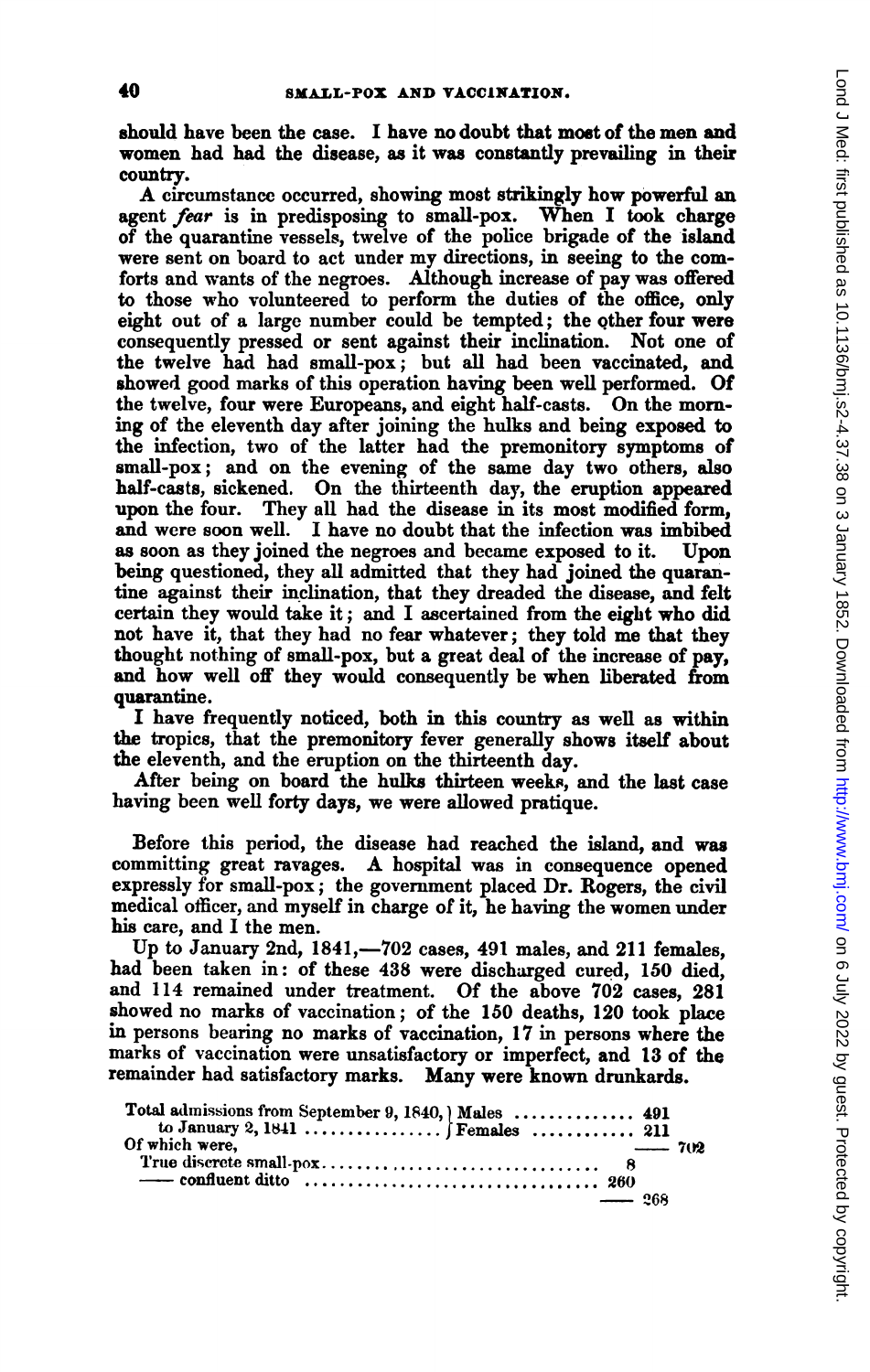| Brought forward (true and confluent discrete)  268 |         |  |
|----------------------------------------------------|---------|--|
|                                                    |         |  |
| -- 397                                             |         |  |
|                                                    |         |  |
| Of which were                                      | $- 702$ |  |
|                                                    |         |  |
|                                                    |         |  |
| ———— 588                                           |         |  |
|                                                    |         |  |
| Of which were                                      | --- 702 |  |
|                                                    |         |  |
|                                                    |         |  |

The inhabitants of the island are a compound of many countries. Our patients were principally the Creole, Mozambique, Malagasi (natives of Madagascar), Indians, etc. Their occupation was that of labourers, draymen, bargemen, domestic servants, etc., etc. Nearly all were frightfully addicted to the practice of drinking a strong spirit called arrack,-a liquor too well known from its disastrous consequences in our army and navy to require further notice; consequently they were the very worst subjects for a disease like small-pox. Of those who had never been vaccinated, many had it most fearfully, and a large proportion died-much greater than in those who were attacked on board the hulks; and of those who had been vaccinated, very many died also—not so much from the disease itself, as from the after-consequences. When vital organs, as the brain, liver, stomach, etc., were previously in a morbid state, much was not required to ensure a fatal termination. Madness, severe biliary derangement, distressing retching, jaundice, dropsy, and dysentery, were among the more common causes of death.

The result of my experience in small-pox at the Mauritius convinced me, that it there assumed a more virulent character, and consequently was much more fatal, than in this country.

On board the hulks, this arose from the negroes being naturally a very delicate race of people; from the mode of living, viz., abstaining entirely from animal food, so that they were unable to bear up against severe disease; from the intense heat of the climate; and from want of the protective power of vaccination.

On shore, the very same results were unfortunately witnessed, although many individuals had been vaccinated. But these results must be attributed to the effects of an excessive indulgence in spirituous liquors, which, operating upon naturally weak constitutions, nullified, to a certain extent, the beneficial influence of vaccination.

<sup>I</sup> am inclined to think that, even in a completely healthy condition of the body, the protective power of vaccination is not so great in a country averaging so high a temperature as obtains in intertropical regions, as it is in colder latitudes.

As some difference of opinion has appeared lately to exist concerning the protective power of vaccination after a certain period of life, as well as with regard to the powers of revaccination, we ought unhesitatingly to give the results of our experience in this matter; the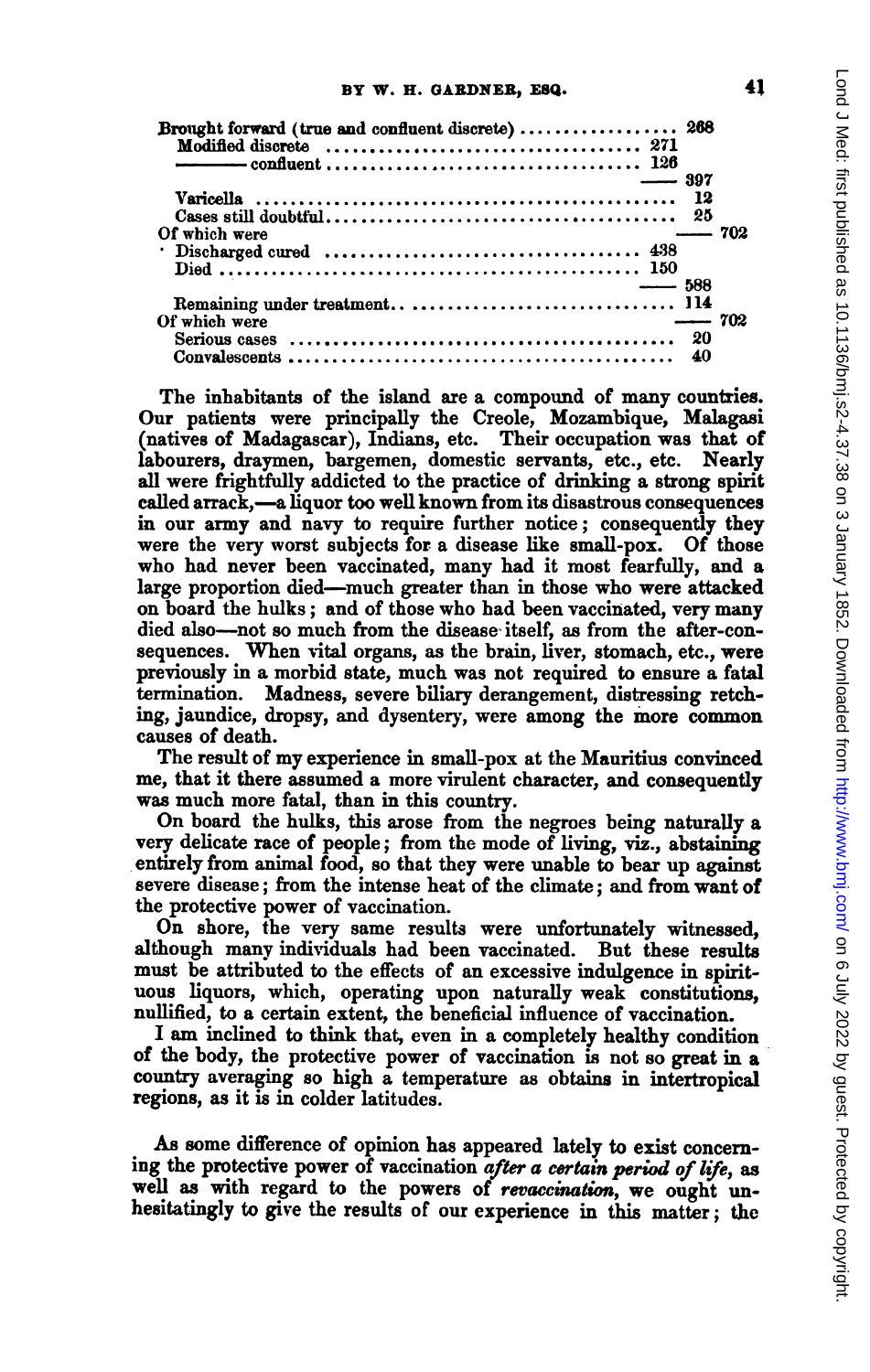more so, as one, who has hitherto been looked up to as a high authority, has propounded a theory which appears most unaccountable.

From the length of time which had elapsed since small-pox had visited the Mauritius, vaccination had of course been much neglected; and, at the first alarm, vaccine lymph could not be procured; indeed, there was none in the island.

Soon after I had been placed in charge of the quarantine hulks, Dr. St. John, the chief government medical officer, received from England the journals containing the accounts of the experiments of Mr. Ceely, and he desired me to repeat them, sending on board seven cows of different ages, and in various states, for this purpose. These cows were exposed to the fomites of the disease; and <sup>I</sup> inoculated them in every possible manner, and in various parts of the body, viz., in the teat, udder, mucous membrane of the vagina, rectum, and tonsils, with matter in every stage; also, by inserting scabs beneath the cuticle, but I did not succeed in producing any effect. The utmost result was slight inflammation about the punctures. Although this proves nothing against Mr. Ceely's experiments, it presents one fact, viz., failure of the most favouring circumstances, in a tropical climate, to infect the animal with small-pox.

Vaccine matter was sent for, to Calcutta, Ceylon, the Cape, etc.; but three months elapsed before any arrived. By this time, the disease was spreading over the island, and I was then in charge of the hospital on shore. Vaccination was now largely practised all over the island. Many patients presented themselves at the hospital, who had been vaccinated during the period of incubation of small-pox; and I was in the habit of performing it even immediately upon the attack of fever.

With regard to the results: in the former cases, <sup>I</sup> often observed that the disease was rendered milder, and was indeed distinctly modified; but, as might be anticipated, the more advanced the vaccine vesicles were upon the accession of fever, the more marked was the -effect upon the small-pox; and the less forward the vesicle, the more it was itself disturbed, and deviated from a normal course. I never witnessed a perfect vesicle to pass through all its natural course, when the small-pox infection had been received; although the contrary has, I know, been stated to have been met with.

<sup>I</sup> am inclined to believe, that a favourable influence is exerted, to a certain extent, by practising vaccination during the preliminary fever of small-pox, although it may be but small. The power of our remedial means in this disease, is too inconsiderable to warrant us in refusing the least accession to it. I should, therefore, practise and recommend the insertion of vaccine matter freely, when a patient comes under treatment, the instant the nature of the fever is discovered; and I would do so, whether the patient had been vaccinated before or not.

Dr. Gregory has lately stated, that vaccination does not protect after puberty. He says, that " up to puberty, vaccination protects, but after that, a change takes place, and persons are liable to smallpox once and again."

This is certainly a bold assertion, and likely, I think, to meet with but few, if any, supporters. No doubt the vaccine does, after a time, with many, lose somewhat its power of protection; but why the period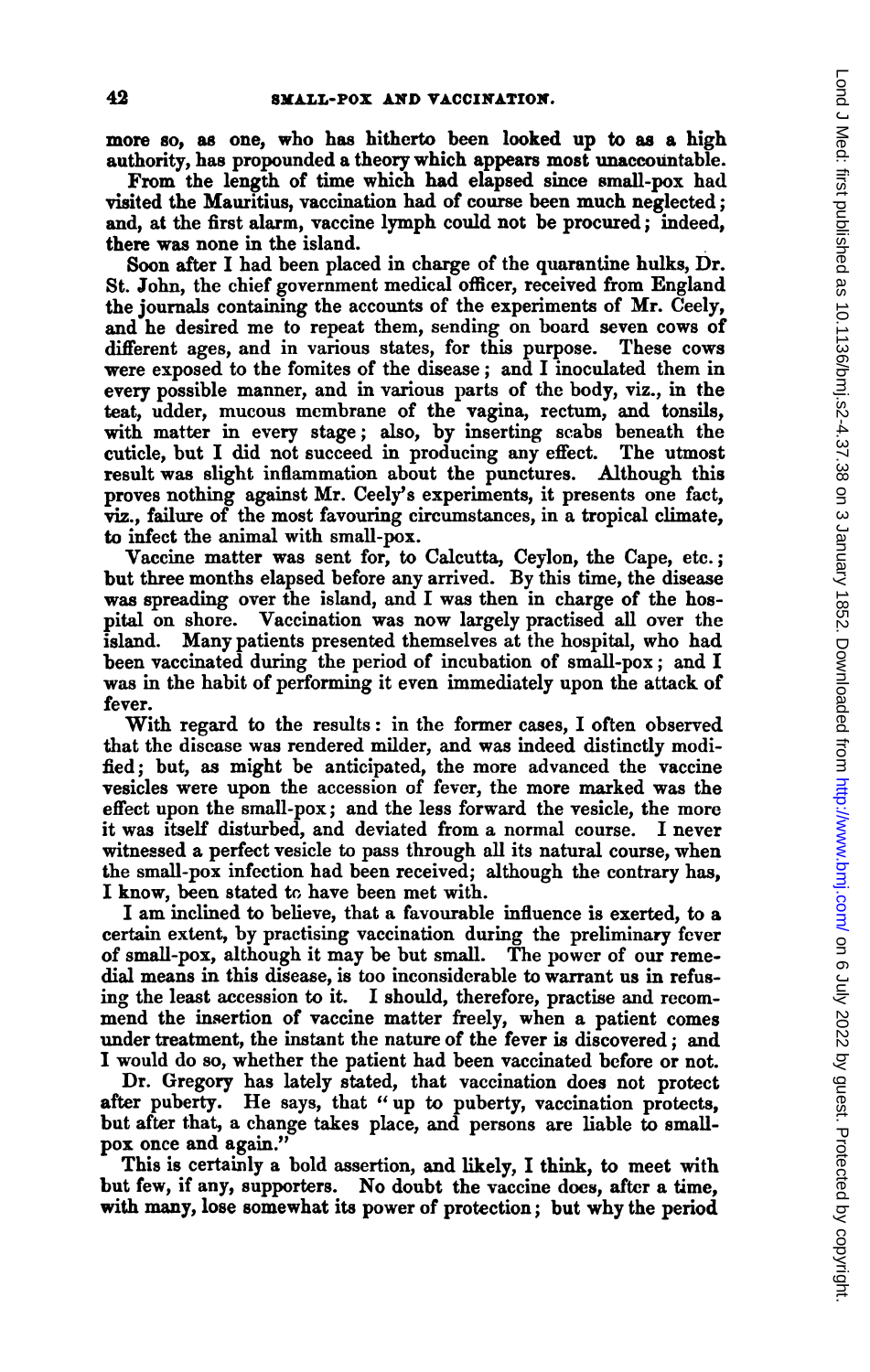of puberty should be fixed upon for its effect being lost, I cannot un-<br>derstand. Few persons have been more exposed than myself to the Few persons have been more exposed than myself to the disease, yet I never took it, although I had long passed the period at which Dr. Gregory would have considered me safe. The only protection <sup>I</sup> had, was vaccination performed once during infancy. I was so placed on board the hulks, that it might be said <sup>I</sup> was night and day breathing air rendered most impure from the loathsome cases under<br>my charge, yet, thanks to vaccination, I escaped. The twelve police, my charge, yet, thanks to vaccination, I escaped. who have been before alluded to, had only vaccination to protect them, and they, too, had long passed the period of puberty. Eight did not. take the disease; it is true that four did, but they had it were mildly; and <sup>I</sup> believe that if fear had not predisposed them to it, they would have escaped altogether.

Dr. Gregory is no advocate for revaccination; indeed, he goes so far as to say, that " revaccination is a proceeding of little moment; it satisfies the mind of the public, rather than effects real good."

Here again he will, I think, meet with but few supporters. How<br>ten do we find a decided effect produced by revaccination! It is reoften do we find a decided effect produced by revaccination! markable, that in all the children from India on whom I have had to perform this operation, success has attended it, whether the marks of the vaccination performed in India were distinct or not. In many cases, <sup>I</sup> have produced a vesicle as perfect, to all appearance, as if it was the first time of its being done; and yet <sup>I</sup> have been satisfied, both by the distinct cicatrices, and the statement of the friends of the child, that vaccination had been successfully done in India.

Very lately, during my attendance upon a family who had just arrived from Calcutta, I suggested to the parent the propriety of her children being revaccinated. She did not think it necessary, as they had all been vaccinated in India, and with perfect success. But, upon my telling her how often <sup>I</sup> found children from tropical climates take the disease again, she consented. She had four children, the youngest three years old, and the eldest eleven. The youngest and second had as fine arms as if the operation had never before been performed, and the other two took well for revaccination. <sup>I</sup> may mention, that all showed good marks of its having been successfully done when in India; in the first two, the vesicles went through their stages with perfect regularity, as much so as if they had never been operated on before. <sup>I</sup> am unable to say if the second vaccination has really rendered them less liable to take small-pox; but I am strongly inclined to believe that<br>it has. I have faith in revaccination, and shall continue to practise I have faith in revaccination, and shall continue to practise it, more especially with children from hot climates; because, in my practice at the Mauritius, and in other tropical countries, I have often witnessed the beneficial effects derived from this practice.

Dr. Gregory says, he " could find no reports of modified small-pox under puberty; that form occurred in grown-up persons only." Does he mean, after vaccination? If so, <sup>I</sup> can assure him that, within the last twelve months, <sup>I</sup> have seen several instances in this neighbourhood (Bayswater). Or does he mean where there has been no vaccination? If so, I can also tell him, that I have seen many such cases, to some of which <sup>I</sup> have already alluded in this paper.

As this Society is desirous of obtaining information relative to the